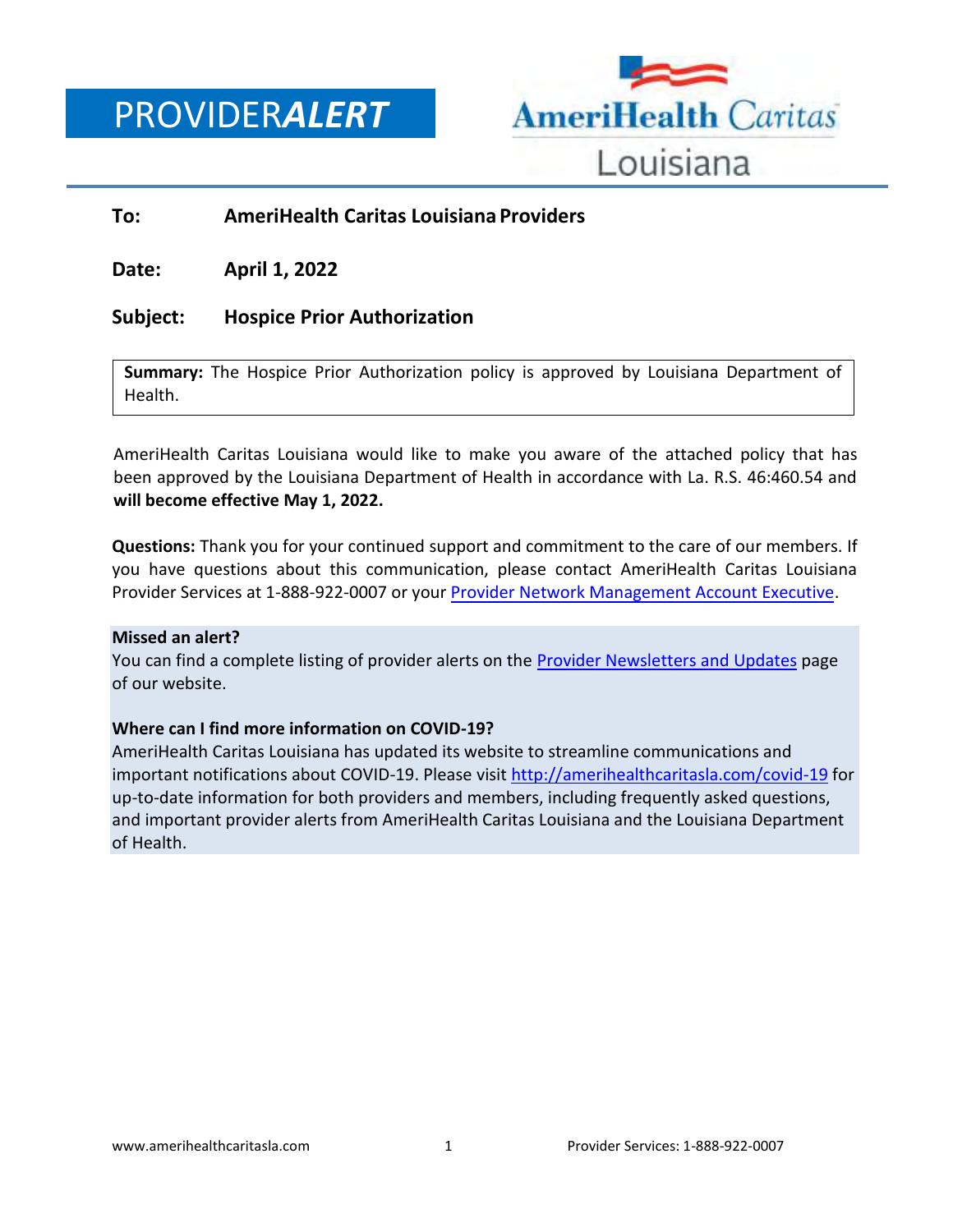

# Hospice prior authorization - ACLA

Clinical Policy ID: CCP.4014

Recent review date: 1/2022

Next review date: 5/2023

Policy contains: hospice, prior authorization

*AmeriHealth Caritas has developed clinical policies to assist with making coverage determinations. AmeriHealth Caritas' clinical policies are based on guidelines from established industry sources, such as the Centers for Medicare & Medicaid Services (CMS), state regulatory agencies, the American Medical Association (AMA), medical specialty professional societies, and peer-reviewed professional literature. These clinical policies along with other sources, such as plan benefits and state and federal laws and regulatory requirements, including any state- or plan-specific definition of "medically necessary," and the specific facts of the particular situation are considered by AmeriHealth Caritas when making coverage determinations. In the event of conflict between this clinical policy and plan benefits and/or state or federal laws and/or regulatory requirements, the plan benefits and/or state and federal laws and/or regulatory requirements shall control. AmeriHealth Caritas' clinical policies are for informational purposes only and not intended as medical advice or to direct treatment. Physicians and other health care providers are solely responsible for the treatment decisions for their patients. AmeriHealth Caritas' clinical policies are reflective of evidence-based medicine at the time of review. As medical science evolves, AmeriHealth Caritas will update its clinical policies as necessary. AmeriHealth Caritas' clinical policies are not guarantees of payment.*

## **Coverage policy**

Prior authorization (PA) is required upon the initial request for hospice coverage. PA requests must be submitted within 10 calendar days of the hospice election date. If the PA is approved, it covers 90 days. If another 90-day election period is required, the PA request must be submitted at least 10 days prior to the end of the current election period. This will ensure that requests are received and approved/denied before the preceding period ends. If this requirement is not met and the period ends, reimbursement will not be available for the days prior to receipt of the new request.

The completed PA (see *Required Documentation* in this section,) which includes the updated and signed "Hospice Certification of Terminal Illness" (BHSF Form Hospice CTI) and all related documents, must be received before the period ends. Any PA request received after the period has ended will become effective on the date the request is received by the PAU if the request is approved. This policy also applies to PA packets received after eligibility has ended. It is the responsibility of the provider to verify eligibility on a monthly basis. The PA only approves the existence of medical necessity, not recipient eligibility.

All requests for hospice PA must be submitted to AmeriHealth Caritas Louisiana Utilization Management department.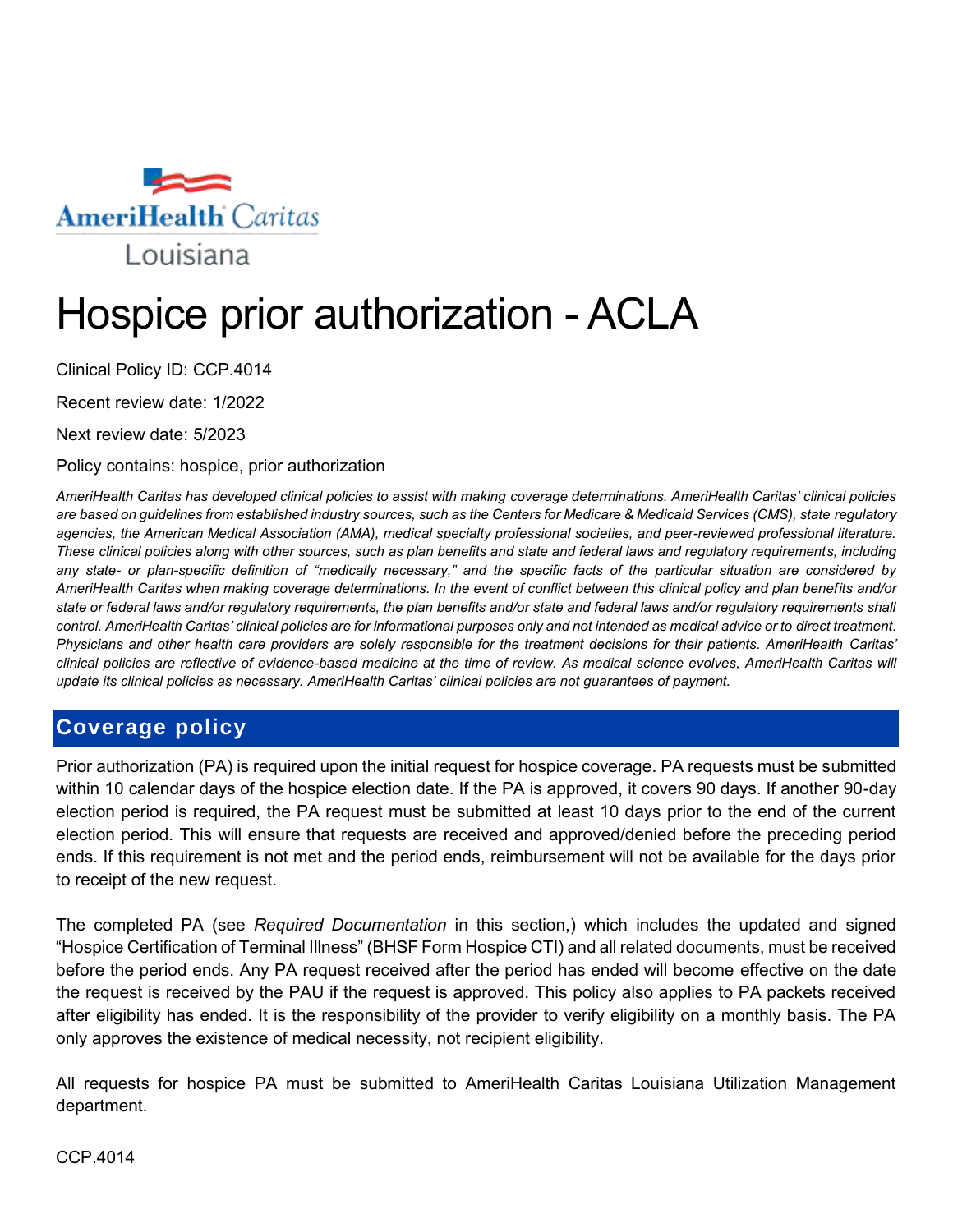Levels of hospice care, each with particular criteria and payment rates, include:

• Routine Home Care. Defined as when an individual who has elected to receive hospice care is at home and is not receiving continuous home care. The routine home care rate is paid without regard to the volume or intensity of routine home care services provided on any given day.

• Continuous Home Care. Defined as the individual receiving hospice care is not in an inpatient facility and receives care consisting predominantly of nursing care on a continuous basis at home. Continuous home care is only furnished during brief periods of medical crisis and only as necessary to maintain the terminally ill beneficiary at home.

• Inpatient Respite Care. Defined as when the individual receives care in an approved facility on a short-term basis to relieve the family members or other persons caring for the individual at home. Payment is made for respite care for a maximum of five continuous days at a time. Payment for the sixth day, and any subsequent days, is made at the routine home care rate.

• General Inpatient Care. Defined as when an individual receives general inpatient care in an inpatient facility for the purpose of pain control or acute or chronic symptom management, which cannot be managed in other settings. Payment is made for inpatient care for a maximum of five continuous days at a time, including the date of admission, but not counting the date of discharge. The hospice is the professional manager of the beneficiary's care.

#### **Required Documentation**

Documentation should paint a picture of the recipient's condition by illustrating the recipient's decline in detail (e.g. documentation should show last month's status compared to this month's status and should not merely summarize the recipient's condition for a month). In addition, documentation should show daily and weekly notes and illustrate why the recipient is considered to be terminal and not "chronic". Explanation should include the reason the recipient's diagnosis has created a terminal prognosis and show how the systems of the body are in a terminal condition. Telephone courtesy calls are not considered face-to-face encounters and will not be reviewed for prior authorization.

The following information will be required upon the initial request for hospice services.

## **First Benefit Period (90 days)**

- Hospice Election Form (primary diagnosis code(s) using the International Classification of Disease, Tenth Revision (ICD-10) or its successor; other codes);
- Hospice Certification of Terminal Illness form (BHSF Form Hospice CTI);
- Clinical/medical information:
- Hospice provider plan of care:
- Progress notes (hospital, home health, physician's office, etc.);
- Physician orders for plan of care; and
- Include Minimum Data Set (MDS) form (original and current) if recipient is in a facility; weight chart; laboratory tests; physician and nursing progress notes. The MDS form (original and current) is not required if the recipient has been in a long-term care facility less than 30 days. The MDS form must be provided upon the subsequent request for continuation of hospice services; and
- Documentation to support recipient's hospice appropriateness:
- Paint picture of recipient's condition;
- Illustrate why recipient is considered terminal and not chronic;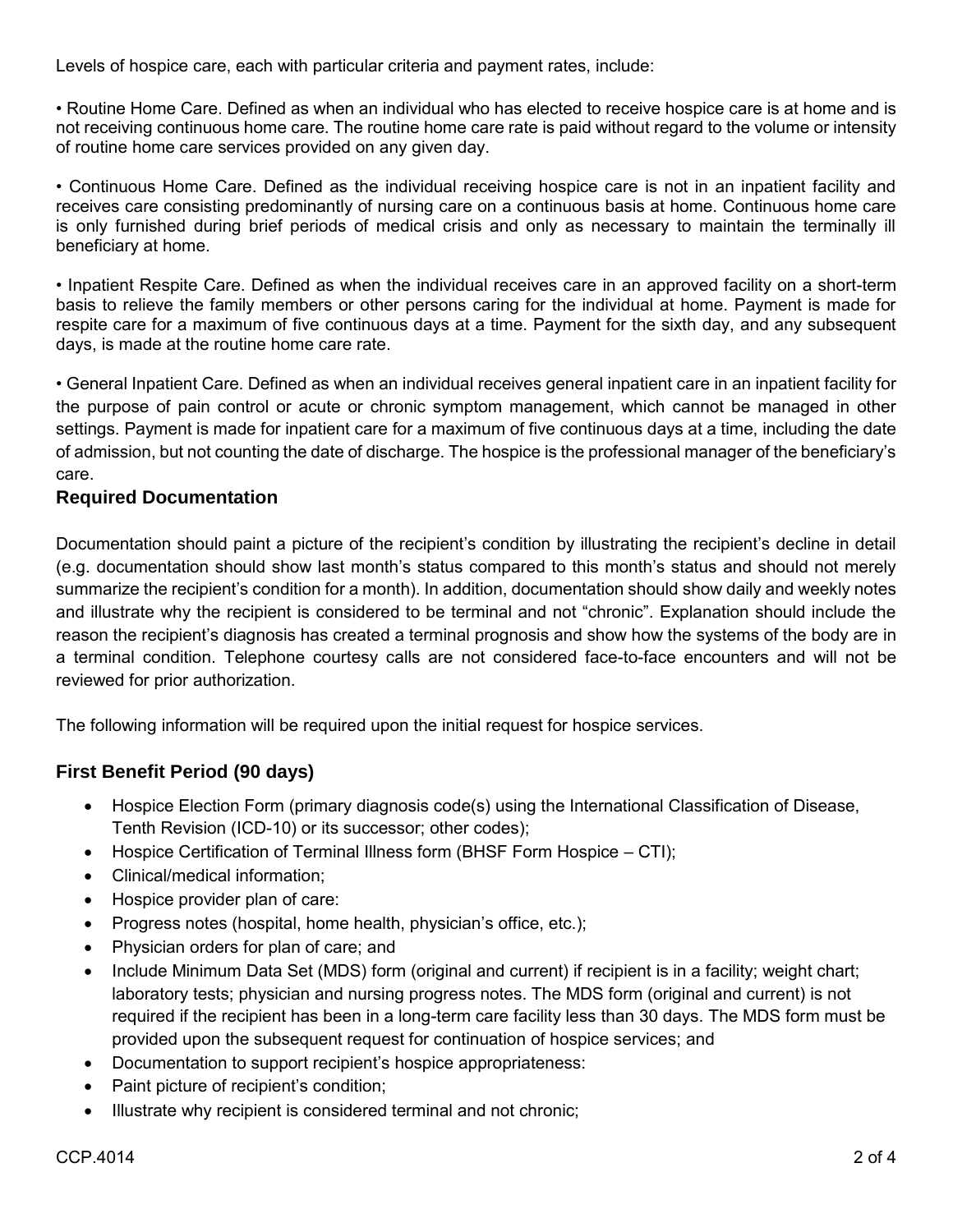- Explain why his/her diagnosis has created a terminal prognosis; and
- Show how the body systems are in a terminal condition.

### **Second and Subsequent Periods**

Providers requesting PA for the second period, and each subsequent period, must send the following packet for prior authorization:

- MDS forms (original and current) are required; weight chart; laboratory tests; physician and nursing progress notes if the recipient resides in a nursing facility;
- An **updated** Hospice Certification of Terminal Illness form (BHSF Form Hospice-CTI) and a face-toface encounter signed and dated by the hospice provider's medical director or physician member of the interdisciplinary group (IDG) for the third and subsequent requested PA periods;
- An updated plan of care;
- Updated physician's orders;
- List of current medications (within last 60 days);
- Current laboratory/test results (within last 60 days if available);
- Description of hospice diagnosis;
- Description of changes in diagnoses;
- Progress notes for all services rendered (daily/weekly physician, nursing, social worker, aide, volunteer and chaplain);
- A social evaluation;
- An updated scale such as: Karnofsky Performance Status Scale, Palliative Performance Scale or the Functional Assessment Tool (FAST);
- The recipient's current weight, vital sign ranges, lab tests and any other documentation supporting the continuation of hospice services. Documentation must illustrate the recipient's decline in detail. Compare last month's status to this month's status; and
- Original MDS; current MDS form if recipient is a resident in a facility.

This information must be submitted for all subsequent benefit periods and must show a decline in the recipient's condition for the authorization to be approved.

For PA, the prognosis of terminal illness will be reviewed. **A recipient must have a terminal prognosis in addition to a completed Hospice Certification of Terminal Illness form and proof of the face-to-face encounter**. Authorization will be made on the basis that a recipient is terminally ill as defined in federal regulations. These regulations require certification of the prognosis, rather than diagnosis. Authorization will be based on objective clinical evidence in the clinical record about the recipient's condition and not simply on the recipient's diagnosis.

A cover letter attached to the required information will not suffice for supporting documentation.

The supporting information must be documented within the clinical record with appropriate dates and signatures.

**Example**: A recipient receives hospice care during an initial 90-day period and is discharged or revokes his/her election of hospice care during a subsequent 90-day period, thus losing any remaining days in that election period. If this recipient chooses to elect a subsequent period of hospice care, even after an extended period